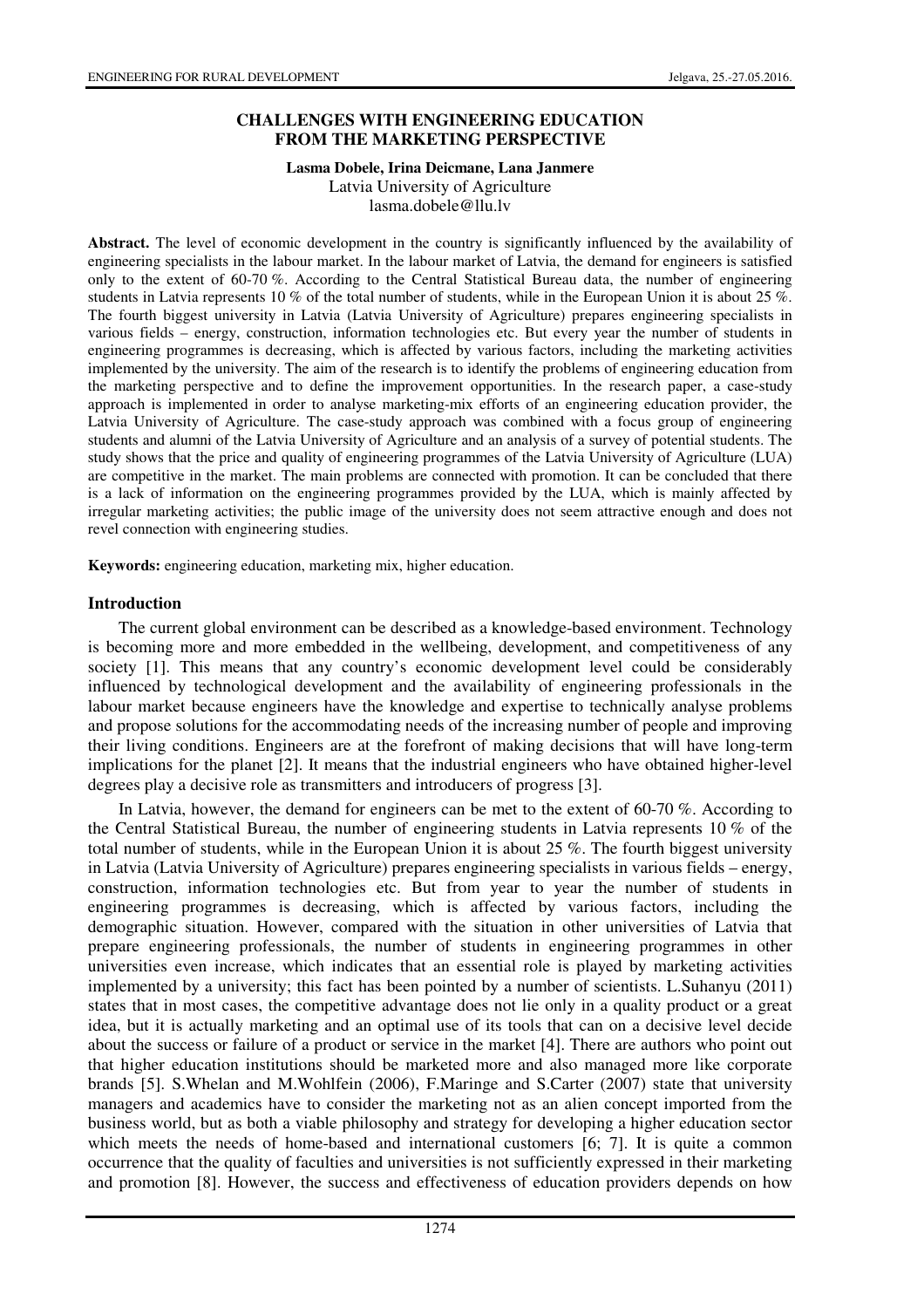well their marketing and public relations efforts are implemented and understood [9]. Given the role of marketing in promoting education, including engineering education, the present research sets an aim: to identify the problems of engineering education from the marketing perspective and to define the improvement opportunities.

#### **Materials and methods**

In the paper, a case-study approach is implemented in order to analyse marketing-mix efforts of an engineering education provider, the Latvia University of Agriculture. The case-study approach was combined with a focus group and a survey analysis. The authors propose a qualitative research approach, through the focus-group method because this is very effective in determining the people's views, feelings and opinions [10]. The authors initiated a focus group consisting of four alumni and four engineering students of the Latvia University of Agriculture to gain the opinion on the acquired education (quality, professionalism, compliance with the labour market requirements etc.) at the university, to assess the image of it and study environment. A focus group discussion was held on 3 November 2015. The discussion took two hours and 40 minutes. Another focus group consisted of 10 potential students from different high schools of Latvia (Riga, Tukums, Rezekne, Jelgava, Kuldiga, Bauska, Sigulda), who are studying for the last year at the high school and in summer are planning to go to a university. This focus group discussion was held on 10 November 2015 and took three hours and 20 minutes. The focus groups were conducted to help design a questionnaire for a survey.

The questionnaire survey involved 517 respondents who filled in the questionnaires online. The respondents were the potential students and the existing ones from different universities in Latvia (42 % high school students, 22 % students from the University of Latvia, 14 % from the Riga Technical University, 8 % from the Latvia University of Agriculture, and 14 % – from other universities of Latvia). The survey period was from 30 November to 4 December 2015. The purpose of the questionnaire was to compare the supply of opportunities for studies at the largest universities of Latvia: the University of Latvia (UL), the Riga Technical University (RTU) and the Latvia University of Agriculture.

#### **Results and discussion**

The importance of marketing as a key for success even in the engineering education has been mentioned by S.A. Brown (1984) when he developed the model "Steps in Marketing Programmes" [11]. In his model, the marketing mix of a marketing strategy includes the "four Ps" factors – Product, Price, Promotion and Place – in educational programmes. According to P. Kotler, marketing mix is the set of controllable variables that the firm can use to influence the buyer's response [12; 13]. The recent political changes in the world and liberalization of trades have commodified education as a service [14]. This redefinition of the services opens up the market for education services to be exported as goods. The variation in cultural, societal, regulatory and economic aspects of the customers (students) of educational institutions makes it a big challenge for the market planners and managers to streamline the marketing efforts and find the right segment for the products they offer, the price they can offer, the channel they can use and develop the right promotional plan targeted towards the right segment of the customers. The whole marketing mix helps manage knowledge and supports corporate processes [15] and it holds an important place for actualising the marketing and positioning strategies [16].

*Product*. Present-day engineering education is an education in which the knowledge of basic science is applied to the efficient use of materials and forces of nature in order to meet the growing needs of humankind [3]. In the present research, engineering education is examined as a product offered in the market. If assessing the overall demand for engineering education as a product, according to the Central Statistical Bureau, one can find that in Latvia in the academic year 2015/2016 engineering students made up 15.6 % of the total number of students in universities and colleges, which was  $2\%$  more than in the academic year 2005/2006. It indicates a positive trend in the demand for engineering education. However, the number of students at the Latvia University of Agriculture, which is one of the largest higher education institutions in Latvia with more than 150-year long experience, declines from year to year, particularly in engineering sciences. This indicates a decrease in the demand for the product, which might have several reasons.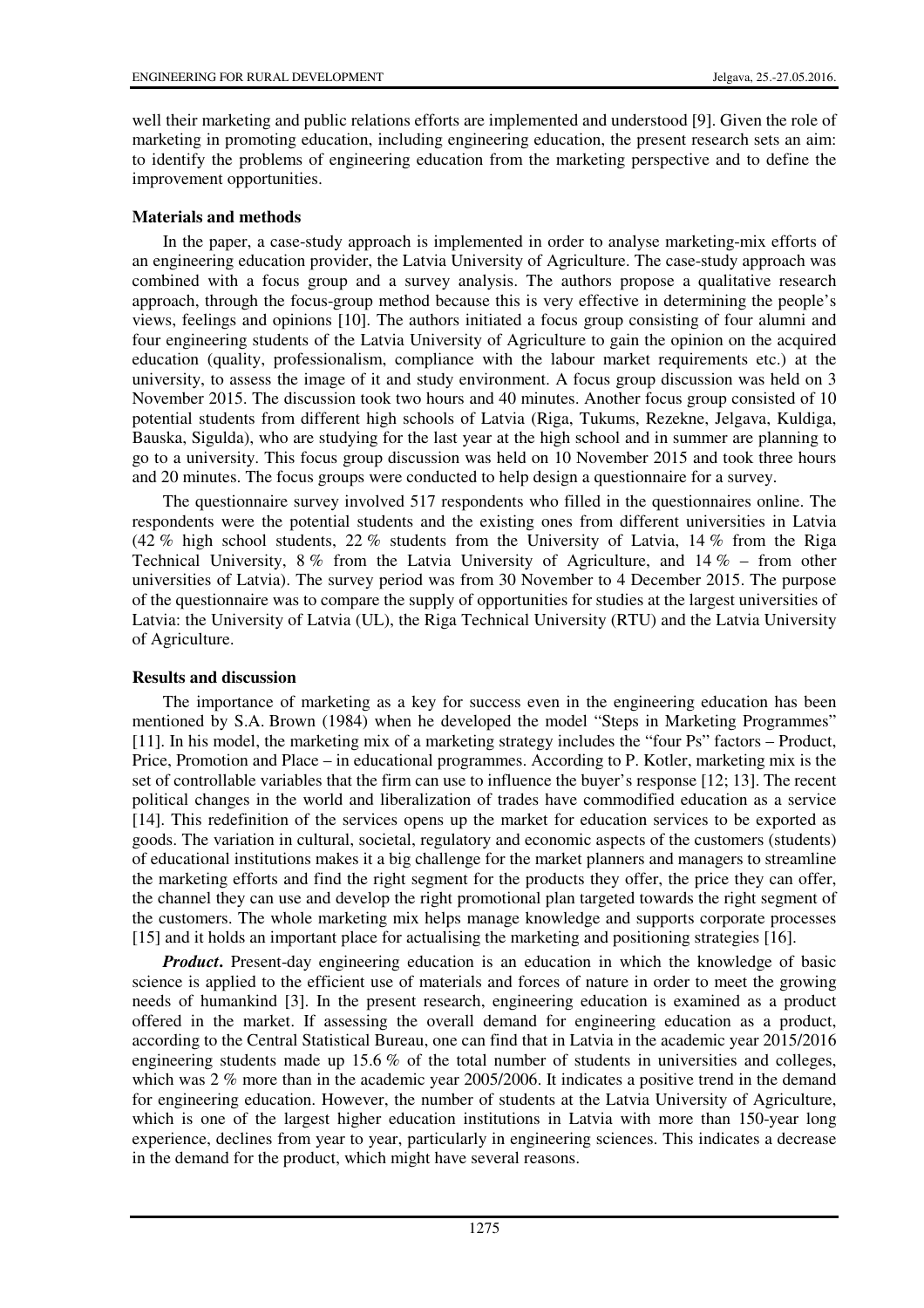According to the survey, the respondents regarded the Latvia University of Agriculture as less modern and prestigious than the other largest universities in Latvia (the University of Latvia and the Riga Technical University), which was one of the explanations why individuals preferred acquiring engineering education at the Riga Technical University. However, 52 % of the respondents noted the teaching quality as one of the characteristic features of the university as well as stressed its personal approach to a student (30 %) (Figure 1).



#### Fig. 1. **Characteristics of the Latvia University of Agriculture compared to the University of Latvia and the Riga Technical University from the respondents' perspective**

The participants of the focus group (alumni and the existing students) pointed that the education acquired at the Latvia University of Agriculture matched the labour market requirements and was of high quality. It points to the fact that the product produced by the university is of high quality and competitive in the labour market. Moreover, as regards the image of a higher education institution in society, the LUA was rated by the respondents, on average, at 7.33, which was slightly less than for the largest universities of Latvia (the University of Latvia was rated at 7.5 and the Riga Technical University at 7.4).

*Price*. The prices of similar engineering study programmes offered by the Latvia University of Agriculture and the Riga Technical University were compared to find out how competitive engineering studies at the Latvia University of Agriculture were in the terms of price (Table 1). The University of Latvia is not included in the comparison as it does not provide similar engineering study programmes.

According to Table 1, the prices of the LUA engineering study programmes were competitive with the offers of the Riga Technical University, and were even slightly lower. Given this fact, one can find that the difference in the tuition fees is not the determining factor for the choice of studies at the Riga Technical University.

*Place*. The Latvia University of Agriculture is a regional university located in Jelgava. In the geographic aspect, the LUA cannot compete with the universities located in the capital city (the University of Latvia, the Riga Technical University) in a direct way; yet, more than a third of the respondents (37 %) noted that they liked the location of the university. The participants of the focus group (the existing students and alumni) mentioned that Jelgava was a city of students, and student activities were typical for the city (the Students' Day, the Faculty's Day), as well as the local natural landscape was appreciated. Besides, Jelgava is located 50 km from the capital city of Riga. One can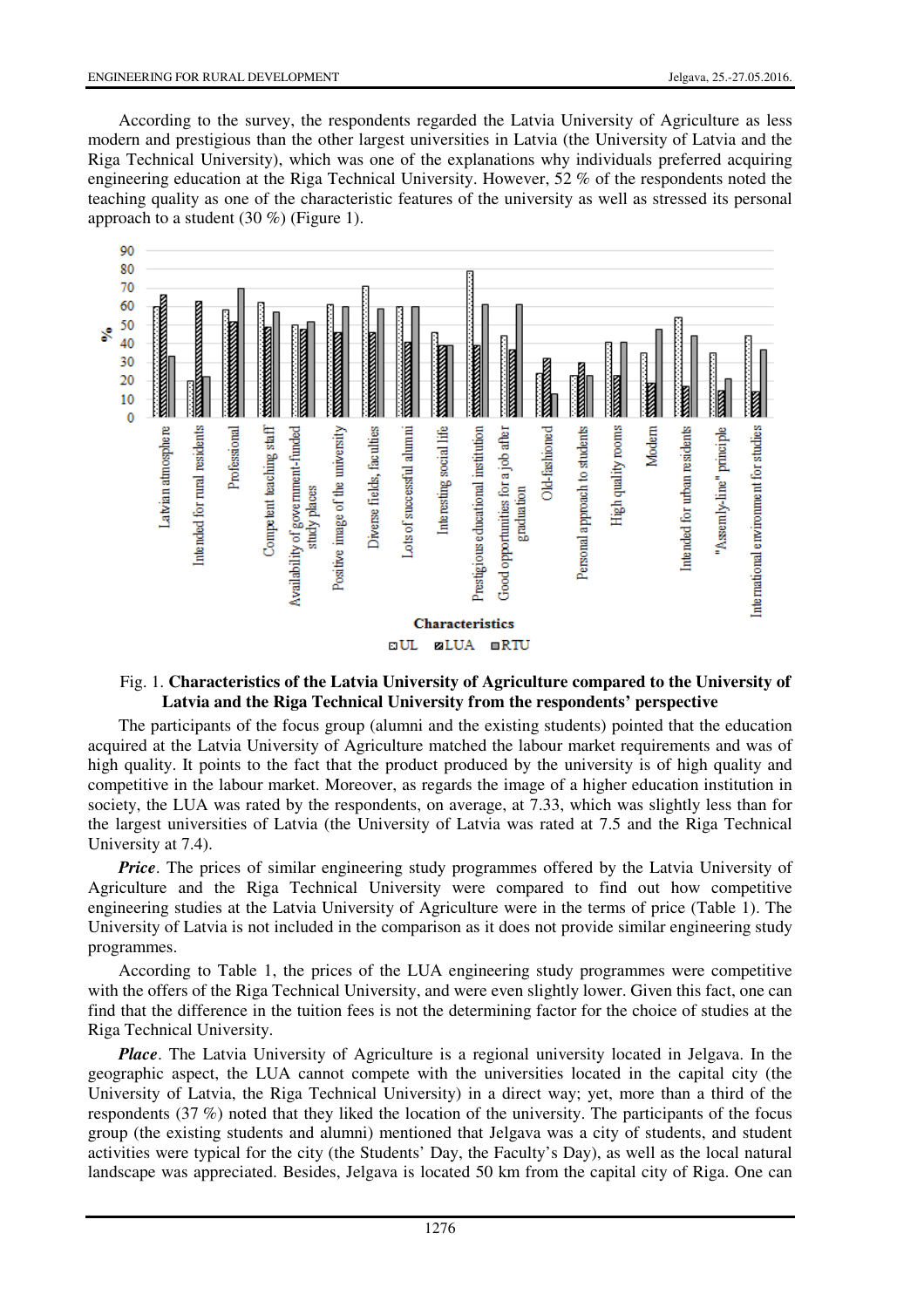conclude that geographically the Latvia University of Agriculture is competitive among the largest universities of Latvia, as it can attract students by means of the local natural landscape and its values and traditions.

Table 1

| <b>Study programme</b>                                        |                                                                          | <b>LUA</b>    |                | <b>RTU</b>               |                |
|---------------------------------------------------------------|--------------------------------------------------------------------------|---------------|----------------|--------------------------|----------------|
| <b>LUA</b>                                                    | <b>RTU</b>                                                               | Full time     | Part time      | Full time                | Part time      |
| Agricultural<br>Engineering                                   |                                                                          | 870           | 590            |                          |                |
| <b>Agricultural Power</b><br>Engineering                      | Power and Electrical<br>Engineering                                      | 870           | 590            | 900                      | 800            |
|                                                               | <b>Heat Power and</b><br><b>Thermal Engineering</b>                      |               |                | 900                      | 700            |
| Machine Design and<br>Manufacturing                           | Engineering<br>Technology,<br>Mechanics and<br>Mechanical<br>Engineering | 870           | 590            | 900                      |                |
|                                                               | Mechanical and<br>Instrumental<br>Engineering                            |               |                | 900                      | 700            |
|                                                               | <b>Transport Systems</b><br>Engineering                                  |               |                | 900                      |                |
| <b>Technical Expert</b>                                       |                                                                          | $\frac{1}{2}$ | 590            | $\overline{a}$           |                |
| Computer Control and<br><b>Computer Science</b>               | <b>Computer Systems</b>                                                  | 700           |                | 900                      |                |
| Information<br>Technologies for<br>Sustainable<br>Development | Information<br>Technology                                                | 700           |                | 900                      |                |
|                                                               | <b>Intelligent Robotic</b><br>Systems                                    |               |                | 900                      |                |
| Construction                                                  | Civil Engineering                                                        | 1010          |                | 1387.50                  |                |
|                                                               | Transportation<br>Engineering                                            |               |                | 1387.50                  |                |
| Landscape Architecture<br>and Planning                        | Architecture                                                             | 1220          |                | 3250                     |                |
| <b>Land Management</b>                                        |                                                                          | 870           | 680            | ÷,                       | ٠              |
| <b>Environment</b> and Water<br>Management                    | Environmental<br>science                                                 | 870           |                | 900                      |                |
| <b>Forest Science</b>                                         | $\overline{a}$                                                           | 900           | ÷.             | $\blacksquare$           | $\blacksquare$ |
| <b>Forest Engineering</b>                                     | $\overline{a}$                                                           | 900           | 600            | $\blacksquare$           |                |
| Food Science                                                  | $\overline{\phantom{a}}$                                                 | 900           | $\blacksquare$ | $\overline{\phantom{a}}$ | $\blacksquare$ |
| Food Technology                                               |                                                                          | 900           | 600            |                          |                |

## **Tuition fees for bachelor study programmes in engineering per semester in the academic year 2014/2015 at the Latvia University of Agriculture and the Riga Technical University, EUR**

**Promotion**. In terms of unpromoted recognition, according to the survey, the Latvia University of Agriculture was ranked the  $6<sup>th</sup>$  with a rate of 78 % (the recognition rate for the University of Latvia was the highest at 95 %, that for the Riga Technical University was 93 %); yet, the problem of promoted recognition revealed that only 10 % of the respondents did not know the Latvia University of Agriculture, while only 2 % were not aware of the University of Latvia. It means that on the whole the recognition rate of the LUA was very high. However, as regards the LUA faculties, the majority of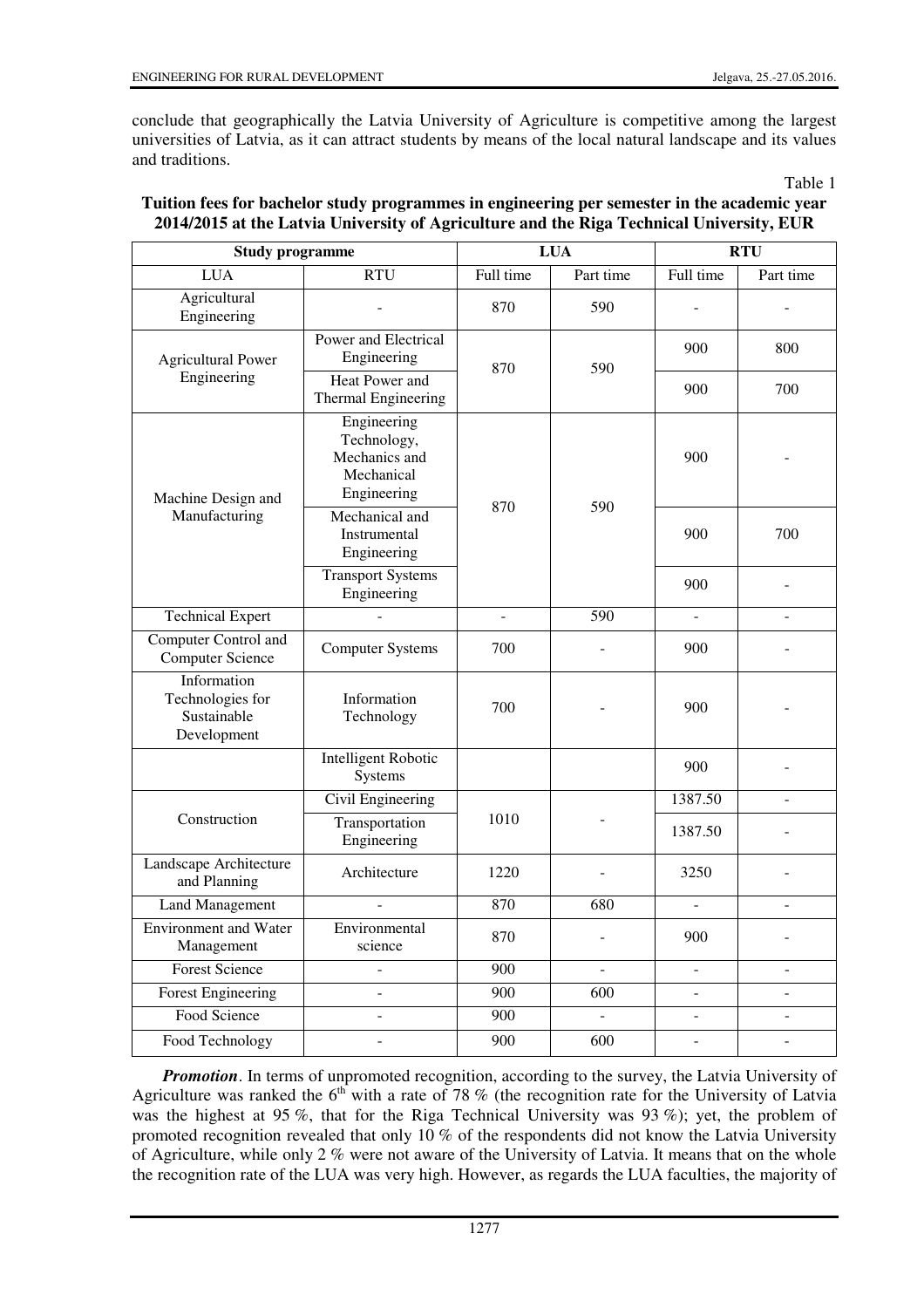the respondents did not associate the university with engineering faculties (the recognition rate for the Faculty of Food Technology was 56 %, the Faculty of Engineering – 33 % and the Faculty of Information Technologies – 22 %), which indicated problems concerning marketing. As pointed by the focus group participants (potential students), the name of the LUA did not contribute to the recognition of engineering sciences at the university, as it created a one-sided view of opportunities for studies. The Latvia University of Agriculture was most often associated with agriculture and rural development rather than engineering sciences.

An analysis of marketing activities of the Latvia University of Agriculture leads to a conclusion that the university was advertised as a whole through various information channels. Advertisements were placed on television and radio, in printed regional newspapers, on billboards and websites (in social networks, social media; also articles on the largest news portals in Latvia etc.). The marketing focused on the potential students (schoolchildren) (the target audience aged 18-25) and their parents (aged 40+) – both Latvian and Russian speaking individuals –, therefore, diverse marketing channels were selected to effectively reach the target audience. The purpose of any advertising campaign is to inform the potential students about their opportunities for studies at the Latvia University of Agriculture and its services and government-funded study places, highlighting the university in the environment of media.

The marketing campaign conducted in 2015 may be considered to be successful, and the size of the target audience reached indicates it. However, although the marketing activities were diverse and contributed to the recognition of the university among the public, they did not focus on the recognition of engineering sciences at the Latvia University of Agriculture. In contrast, the Riga Technical University positioned itself as a place where to acquire quality qualifications of engineers; accordingly, the demand for its study programmes in engineering sciences was considerably greater than at the Latvia University of Agriculture. This indicates that a focused and targeted advertising campaign can provide higher results than a campaign oriented towards the recognition of the general image of a university. The authors suggest to popularise non-agricultural study programmes (study programmes in engineering sciences in particular) as well as to promote cooperation with general education schools by means of direct communication with the target audience.

#### **Conclusions**

- 1. The study programmes in engineering sciences offered by the Latvia University of Agriculture were rated as of high quality; yet, compared with the other universities of Latvia, the LUA was regarded as less modern and prestigious than the other largest universities in Latvia, which was one of the explanations why individuals preferred acquiring engineering education at the Riga Technical University.
- 2. Geographically, the Latvia University of Agriculture is competitive among the largest universities of Latvia, as it is located 50 km from the capital city and can attract students by means of the local natural landscape and its traditions and values.
- 3. The prices of the study programmes in engineering sciences offered by the Latvia University of Agriculture were lower than those at the Riga Technical University, which indicated that there were other reasons why young people chose to study engineering elsewhere.
- 4. The majority of the respondents did not associate the Latvia University of Agriculture with engineering studies, which was influenced by the name of the university and general marketing activities. A focused and targeted advertising campaign stressing the opportunities for studying engineering in particular has to be carried out at the Latvia University of Agriculture.

#### **References**

- 1. Miller A., Bures M. New approach to industrial engineering education with the help of interactive tools. Procedia – Social and Behavioral Sciences, vol. 174, 2015, pp. 3413-3419.
- 2. Al-Rawahy K.H. Engineering Education and Sustainable Development: the Missing Link. Procedia – Social and Behavioral Sciences, vol. 102, 2013, pp. 392-401.
- 3. Palma M., Rios I., Guerrero D. Higher education in industrial engineering in Peru: towards a new model based on skills. Procedia – Social and Behavioral Sciences, vol. 46, 2012, pp. 1570-1580.